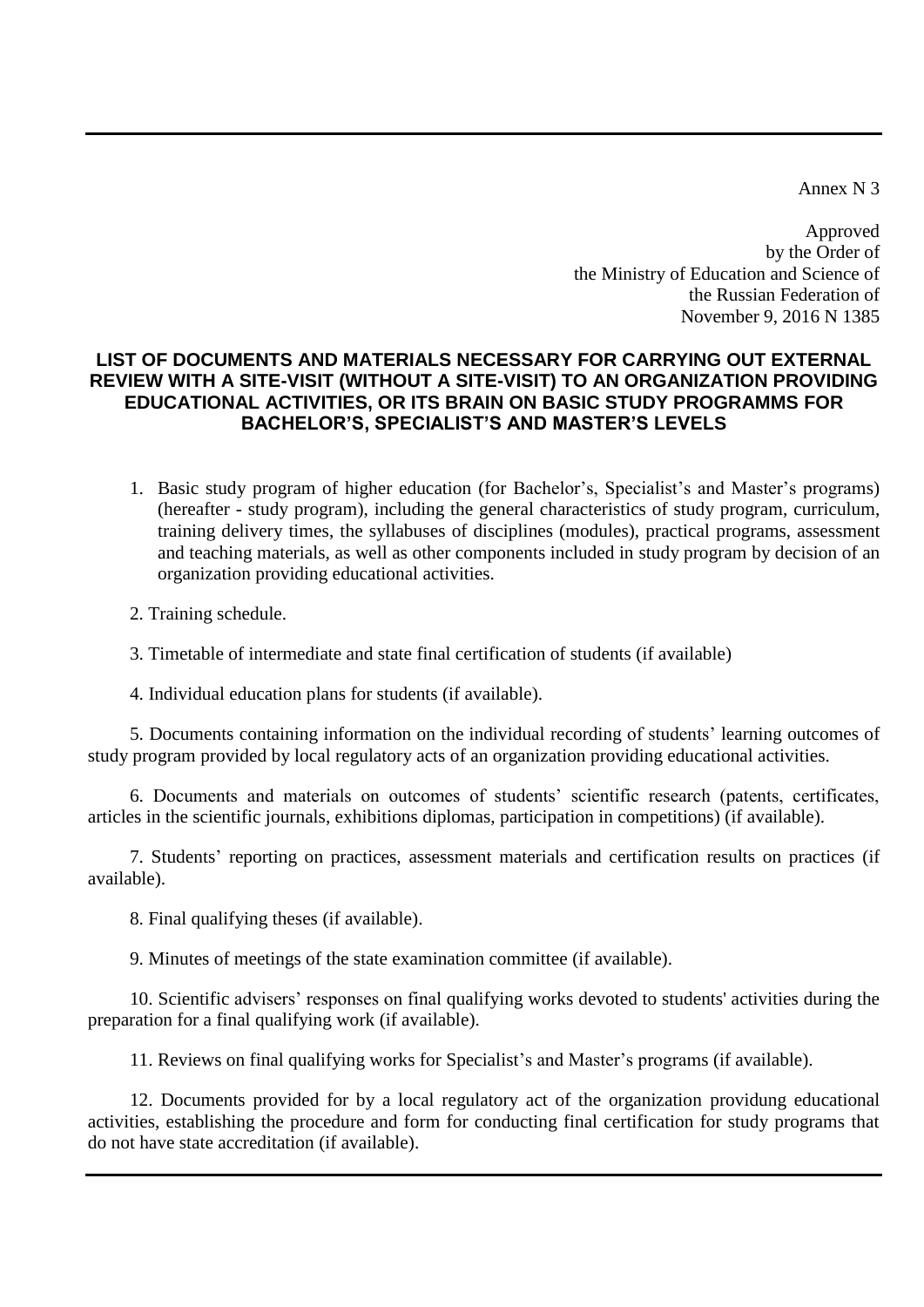13. Agreements on organization and holding of practices concluded between an organization providing educational activities and organizations engaged in activities in the field corresponding to study program (if available).

14. Agreements on study programs delivered by means of joint mode (if available).

15. Staffing table (staff <1>), copies of labor contracts (service contracts) with teachers, work record books, documents on education and (or) qualification <2>

 $\langle 1 \rangle$  In the organizations providing educational activities, implementing study programs containing information constituting a state secret, and administered by the Federal Security Service of the Russian Federation, the Federal Protection Service of the Russian Federation, and the Ministry of Defense of the Russian Federation.

<2> For foreign educational organizations providing educational activities outside the territory of the Russian Federation, - subject to availability

16. Individual work plans of scientific and pedagogical staff.

17. Documents confirming the presence (or right to use) in the organization delivering educational activities of an electronic library system (electronic library) and electronic information and educational environment meeting the requirements of federal state educational standards of higher education (hereinafter - FSES).

18. Documents confirming the presence of material and technical base meeting the FSES requirements and providing training of all types for disciplinary and interdisciplinary training, practical and research work of students provided for by the curriculum in the organization carrying out educational activities.

19. Agreements on the establishment of laboratories carrying out scientific (research) and (or) scientific and technical activities in an educational organization delivering study programs of higher education, scientific organizations and other organizations engaged in scientific (research) activities (if available).

20. Agreements on the creation of departments carrying out educational activities by organizations delivering study programs of higher education in scientific organizations and other organizations engaged in scientific (research) activities, (if available).

21. Agreements on the creation of departments and other structural units providing practical students' training on the basis of other organizations carrying out activities in the field corresponding study program by an educational institution of higher education (if available).

22. Documents confirming the implementation of study programs requiring a special procedure for the implementation of FSES with the use of information constituting a state secret (if available).

23. Documents confirming public accreditation of the organization carrying out educational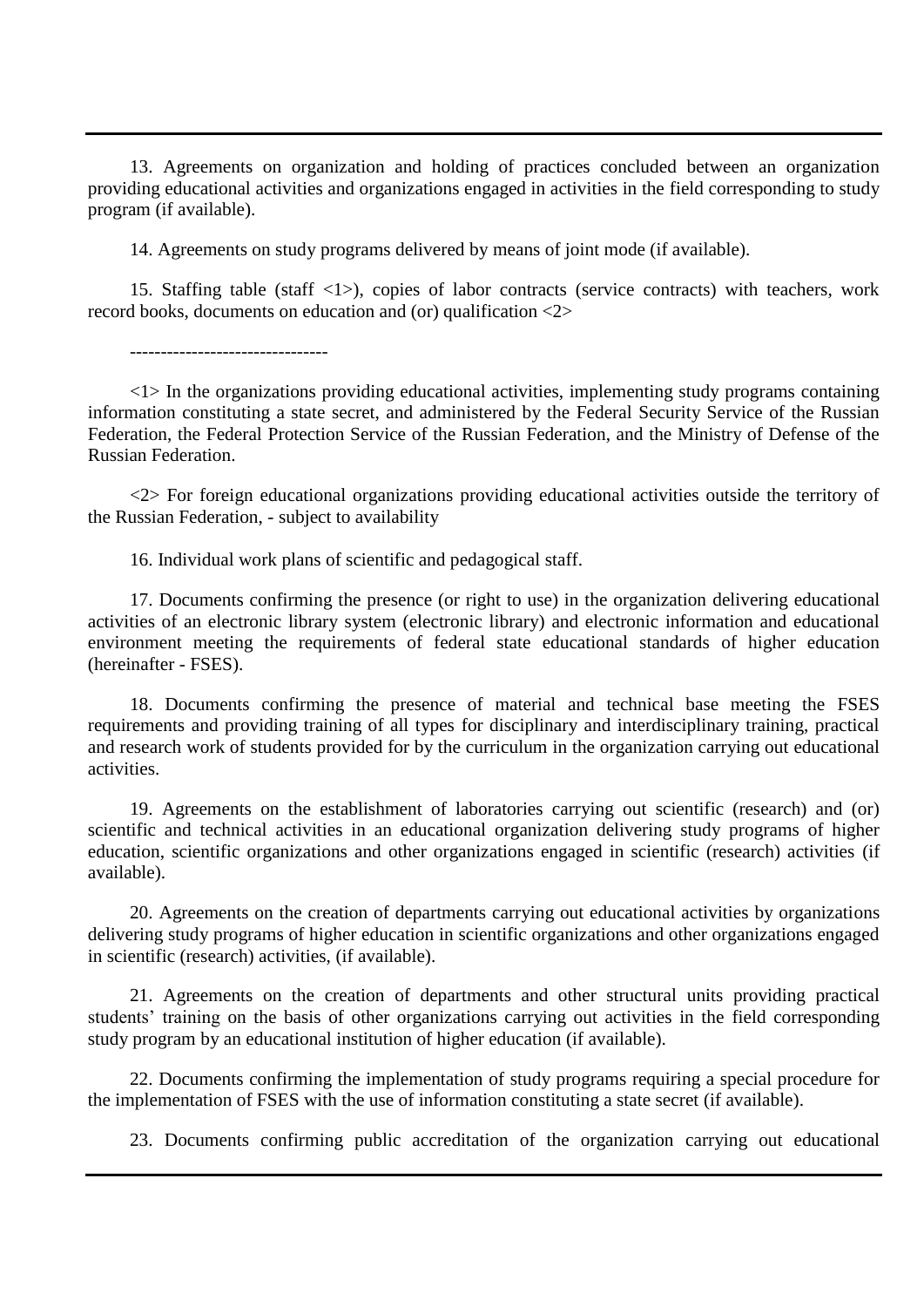activities in Russian, foreign and international organizations and the professional and public accreditation of study programs implemented by an organization carrying out educational activities (if available).

24. Results of an independent assessment of students' training quality (if available).

25. Local regulations on the main issues of the organization and implementation of educational activities, including those that regulate:

the procedure for the development and approval of study programs;

the procedure for organizing mastering of elective disciplines (if available);

the organization of educational activities on study programs with a combination of various forms of training, using the joint mode of their implementation, with accelerated learning;

the procedure for monitoring of current learning achievements;

the procedure for conducting of intermediate students' certification;

storage of information of students' learning outcomes on study programs as well as students' encouraging on paper and (or) electronic media in the archives;

the procedure of assessing students' learning outcomes, courses, disciplines (modules), practice, additional study programs in other organizations delivering educational activities by the organization providing educational activities;

the implementation of study programs containing information constituting a state secret (if available);

the peculiarities of state exam and protection of final qualification work using e-learning, distance learning technologies;

the procedure for accelerated learning according to the individual plan of a student having a secondary vocational or higher education, and (or) studying according to study program of secondary vocational education or according to the study program of higher education, and (or) having the abilities and (or) the level of development allowing to master the program in a shorter time compared to the period of obtaining higher education on study program established by the organization carrying out educational activities in accordance with the Federal State Educational Standard;

organization of practice;

establishing the minimum amount of students' contact work with a teacher, as well as the maximum amount of lecture and seminar types of classes when organizing the educational process according on study program;

the procedure and conditions for enrolling externs in an organization carrying out educational activities (including the procedure for establishing the dates for which externs are enrolled, and the terms for passing the intermediate and (or) state final certification);